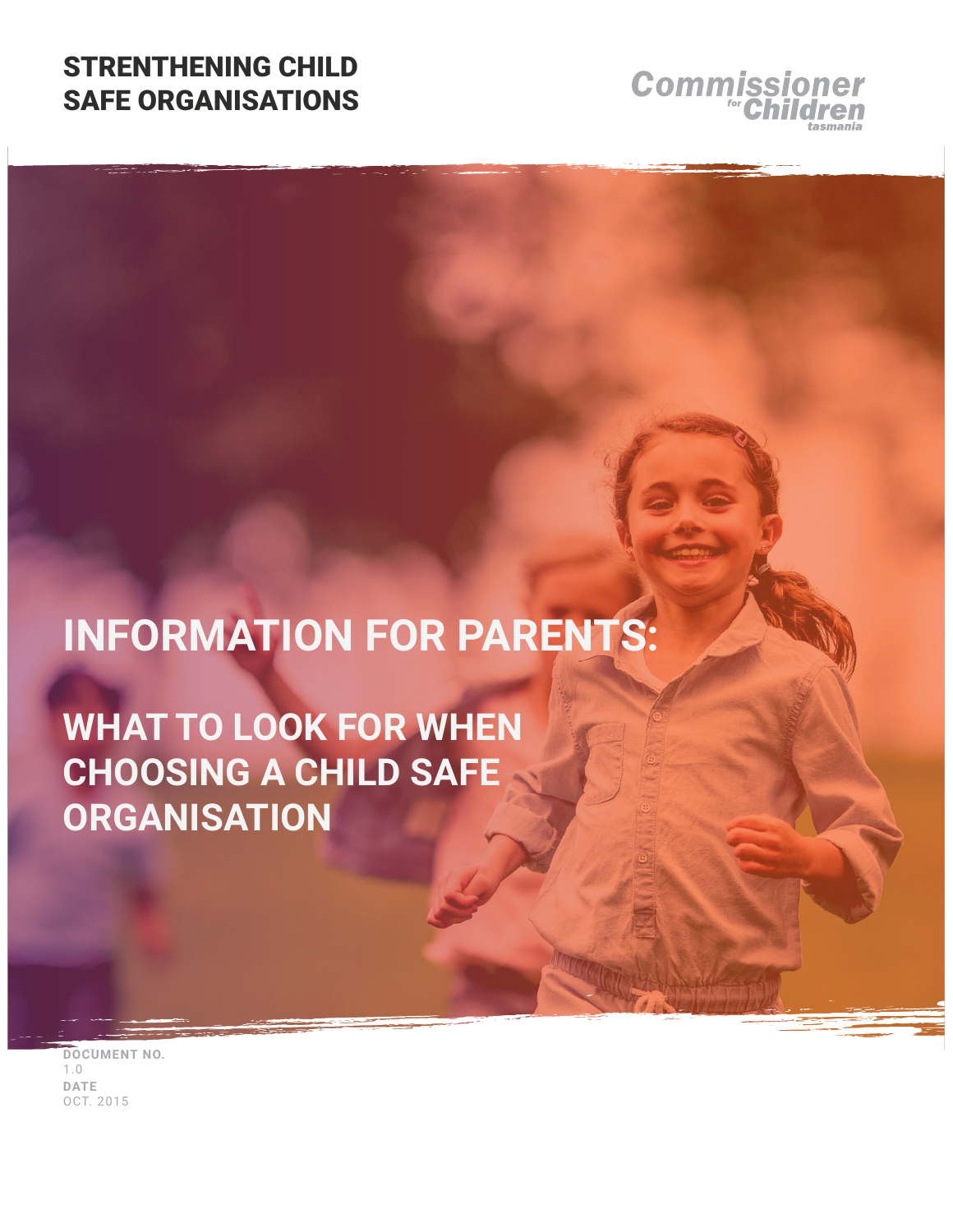## **A WORD FROM THE COMMISSIONER**

Tasmanian children and young people regularly spend time away from their families in a range of activities. For example they go to school and childcare, they attend activities such as sport, music or dance classes, scouts, guides, religious services and a wide range of youth groups. These activities and services may be run by government agencies or non-government agencies. Some of these rely heavily on volunteers in addition to paid employees. Many of these organisations are unregulated.

Most children's experiences in organisational settings are positive and the majority of people working in these environments have children's best interests at heart. However, it is important to be aware of what to look out for in organisations to help keep children safe from physical, sexual or emotional abuse. The Working with Children registration has been a great start in ensuring the safety of children in Tasmania, although the Royal Commission into Institutional Responses to Child Sexual Abuse has shown us that the culture of an organisation is also very important. As a parent sometimes it is hard to know the right questions to ask when choosing an organisation that is safe for your children. This booklet has been created as a guide to assist you in selecting a child safe organisation.

As a parent there are a number of issues you should consider to ensure that your child is welcome and safe in these environments. This booklet identifies some of the key child safe issues you may need to consider when making the important decision of which organisation to choose.

Our thanks to the Victorian Child Safe Commissioner, the Western Australian Commissioner for Children and Young People and the New South Wales Office of the Children's Guardian for allowing us to utilise some of their material for this booklet.



**RK MORRISSEY** COMMISSIONER FOR CHILDREN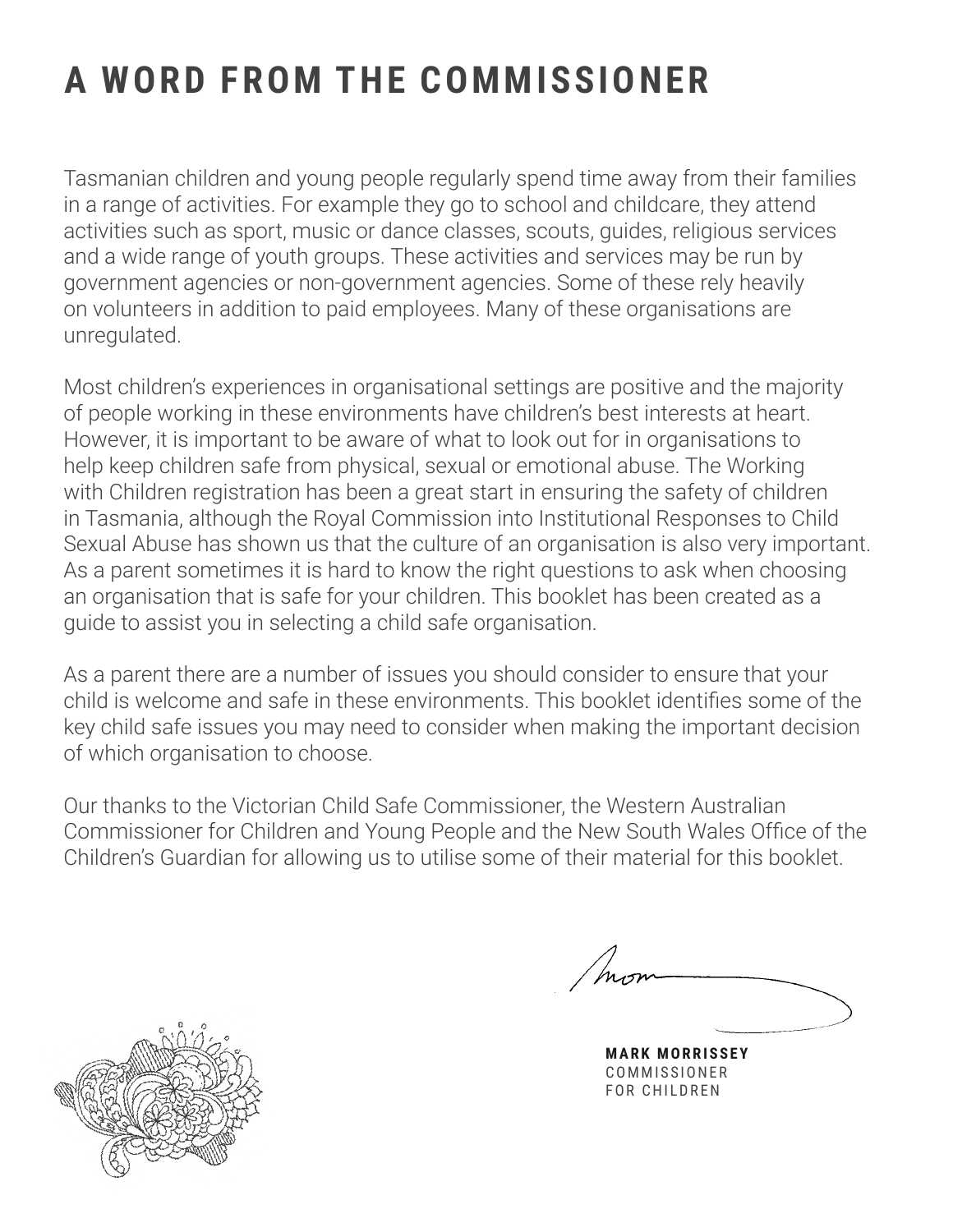## **WHAT IS A CHILD SAFE ORGANISATION?**

All children have the right to feel safe in any environment. A child safe organisation is welcoming of your whole family and takes steps to ensure the safety of your child. This includes the requirement for those employees and volunteers who engage in child related work to obtain a working with children registration.

For a list of organisations and activities that require this registration please visit the Department of Justice website on http://www.justice.tas.gov.au/working\_with\_children

There are also strategies that an organisation can follow to ensure their culture is one that creates and maintains a child safe approach. The Australian Children's Commissioners and Guardians have developed key principles that you can look out for in organisations that work directly with children.

According to the Australian Children's Commissioner's and Guardians, a child safe organisation:

- Understands the importance of child safety
- Has clear procedures to help prevent the possibility of harm
- Is able to provide families and carers with a written copy of their procedures
- Encourages children to engage in decisions that affect them
- Recognises and respects distinct needs of children from diverse cultures and backgrounds
- Takes all reports of suspected harm seriously by reporting it immediately to the appropriate authorities
- Welcomes and values open communication with families and carers
- Ensures that children know who they can talk to if they are feeling unsafe
- Promotes a safe and open environment which supports the disclosure of suspected harm

*A child safe organisation has your child's safety as its number one priority.*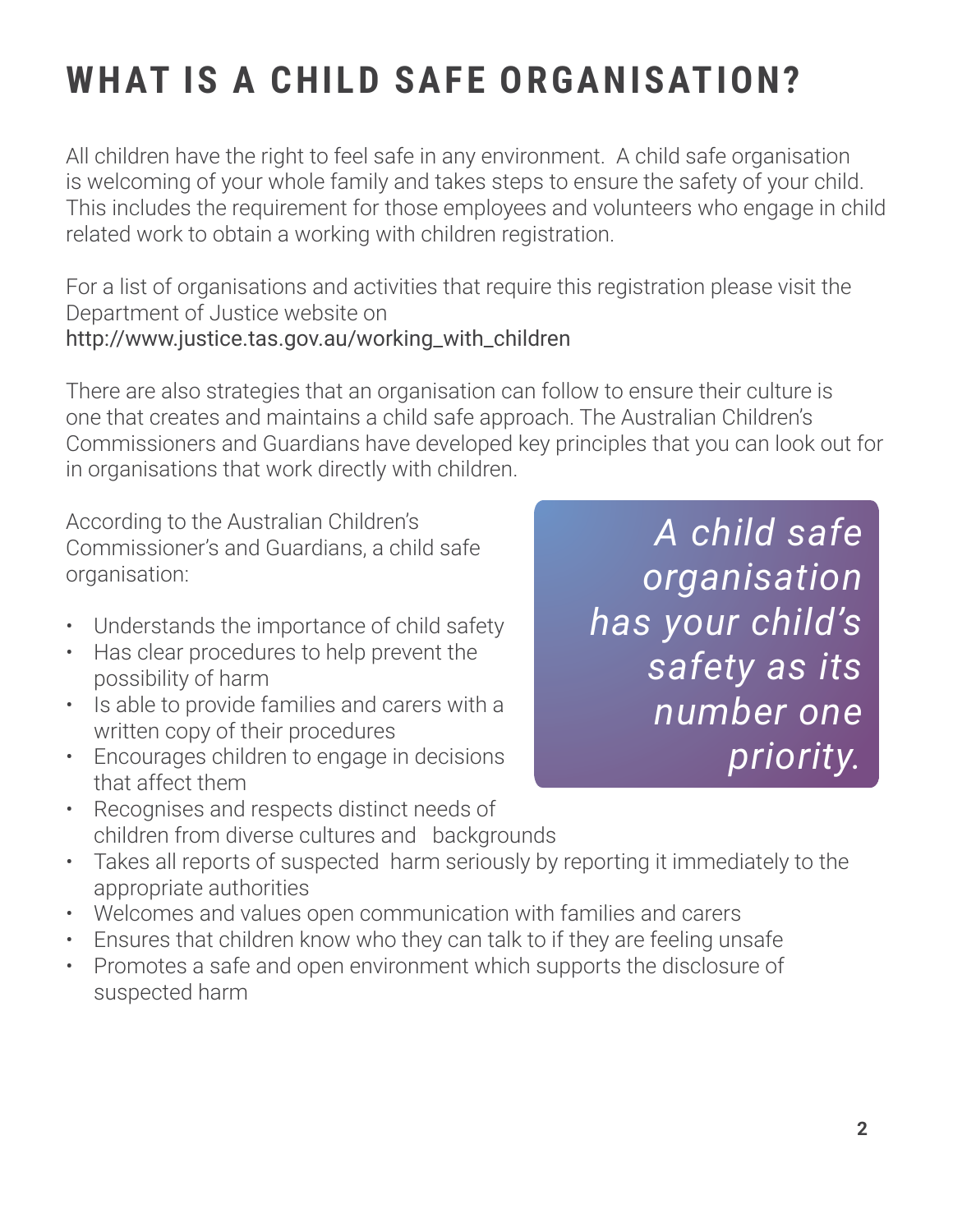### **WHAT DO THESE PRINCIPLES MEAN IN PRACTICE?**

- Does the organisation have a child safe policy that includes acceptable and unacceptable behaviour by staff and volunteers?
- Are staff and volunteers aware of the child safe policy?
- Have you been provided with a copy of the child safe policy in an easy to read format?
- Is the child safe policy easily accessible in the reception area or on the organisations website?
- Is your child aware there is a child safe policy and what it includes?
- Do you know who to speak to if you need to make a complaint?
- Does the child safe policy include a thorough complaint handling policy?
- Does your child know who to speak to if they are feeling unsafe?
- Have the staff and volunteers made yourself and your child feel welcome?
- Have you been introduced to all the staff and volunteers who will be engaging with your child?
- Have you been taken on a tour of the organisation?
- Are the rooms open and welcoming?
- Does the organisation maintain appropriate child to staff numbers?
- Are staff and volunteers registered to work with children?
- Are children given the opportunity to take on leadership roles in the organisation where appropriate?
- Does your child feel like their opinions are listened to and valued?

As a parent you are encouraged to ask about and to be shown this information.

### *Ask the organisations questions about child safety.*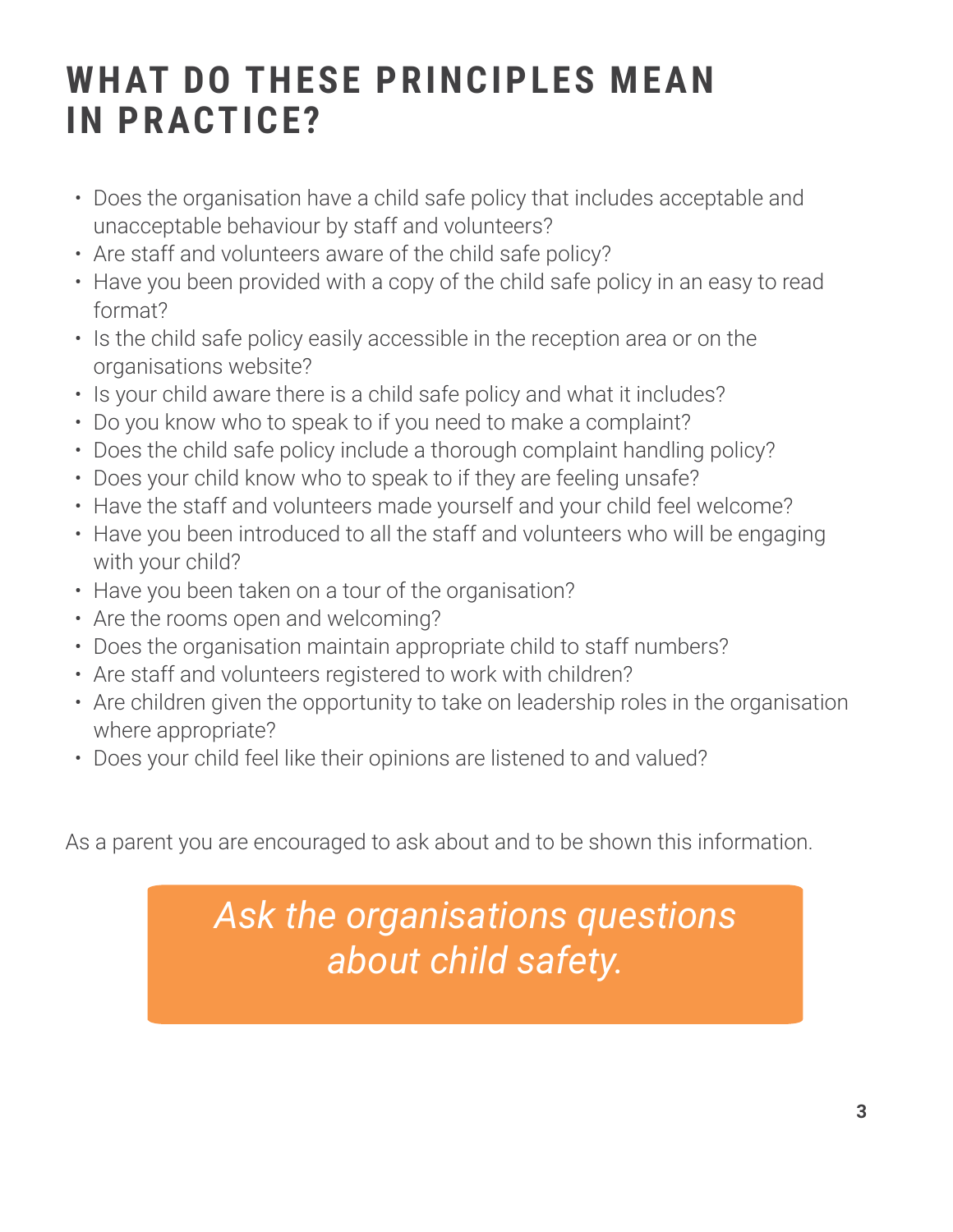### **WHAT ELSE CAN YOU LOOK FOR WHEN CHOOSING A CHILD SAFE AND FRIENDLY ORGANISATION FOR YOUR CHILD?**

**Ask questions** – As a parent you have a right to ask about and to see an organisation's child safe policies. Talk with staff about their recruitment processes, training and how they handle suspected harm against children. Request a copy of their child safe guidelines and inquire whether they welcome family, carer and children's involvement in their procedures and guidelines. Ask other parents what they think about the organisation and its services, including any possible negative impacts on parents and children when issues or complaints arise.

**Look around** - Ask to have a look around the organisation and observe how staff and volunteers interact with children. Pay attention to the environment; is it safe for children?

**Talk with your child** – Speak with your child on a regular basis about their experience and how they are feeling. Be open with your child when talking to them about abuse and safety – this will make it more likely that your child will feel comfortable being open with you if they have any worries.

**Get involved** – Participate in any open days and speak out if something concerns you or doesn't seem right.

**Teach your child about personal safety** – Tell your child they have the right to say no if they feel that they are being asked to do something that makes them feel unsafe or uncomfortable. Teach your child what kind of behaviours aren't acceptable – even from adults they know and like. Talk to your child about who they can talk to if they have worries and assure them that it's always ok to tell an adult if they feel uncomfortable with the way they are being treated.

*Informed children are safer children.*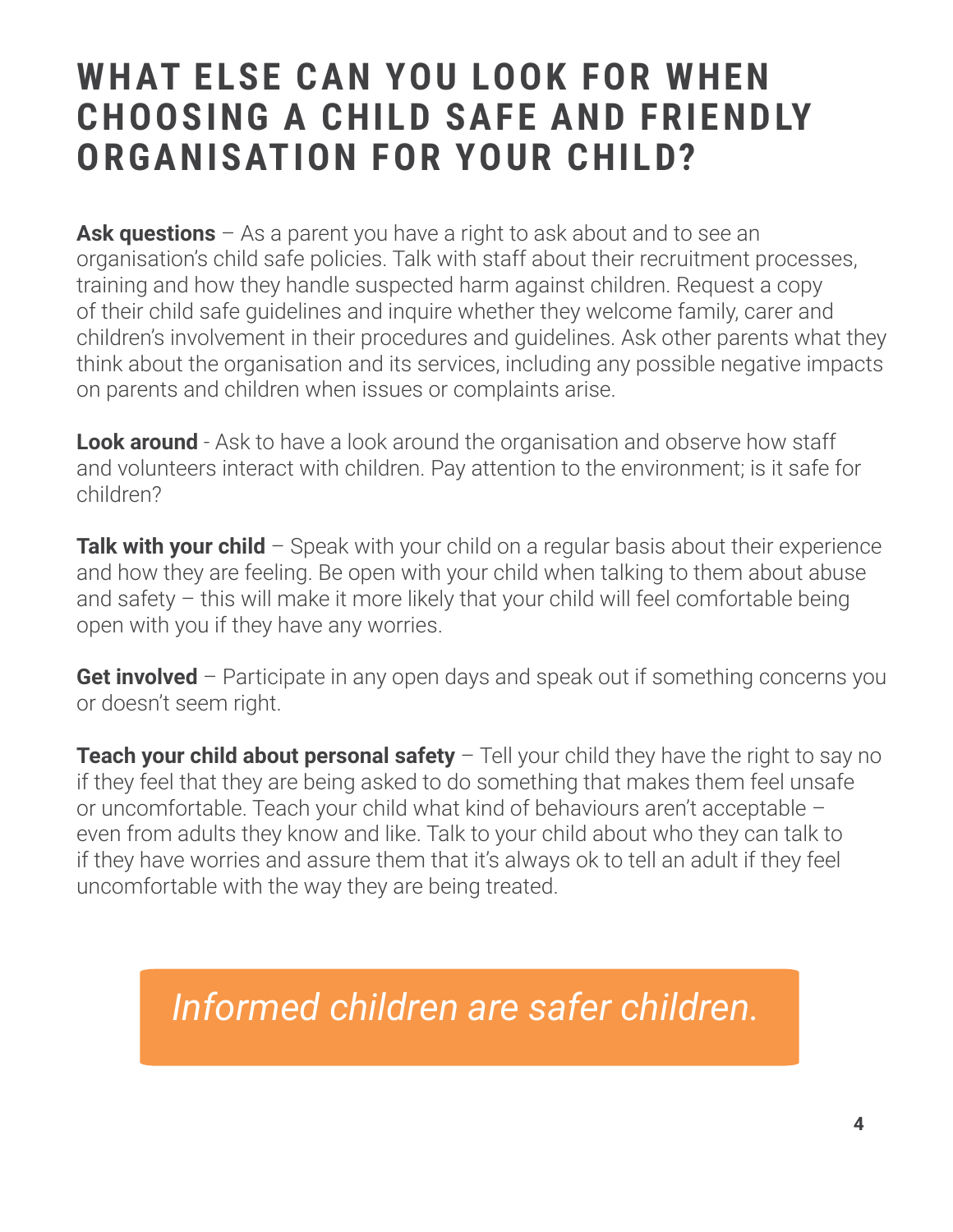## **RESOURCES**

Understanding abuse, sexuality and personal safety and talking to your child about these things can be difficult but there are resources that can help you.

### **Everybody's Got a Bottom**

A book to help adults talk to young children about sexuality and personal safety. Available from various online sources including Family Planning Queensland at http:// shop.fpq.com.au/

#### **Is this normal?**

A guide to the Traffic Light system for understanding children's sexual behaviours including when behaviours may be warning signs. Available from Family Planning Queensland website at http://shop.fpq.com.au/

#### **NAPCAN**

The National Association for Preventing Child Abuse and Neglect has various resources and information for parents and organisations. You can find their website at http://napcan.org.au/

#### **Strengthening Child Safe Organisations**

The Commissioner has written a report titled 'Strengthening Child Safe Organisations' which details what is needed to create child safe organisations. The report can be found on our website at http://www.childcomm.tas.gov.au/

### **Child Wise**

A National child sexual abuse prevention organisation that provides tools to empower individuals and communities so they can actively prevent child sexual abuse and exploitation. Resources are available on their website at https://www.childwise.org. au/

### **NSW Office of the Children's Guardian**

The New South Wales Guardian for Children's website provides resources that can be helpful for parents and children on child safe organisations. You can find their website at http://www.kidsguardian.nsw.gov.au/